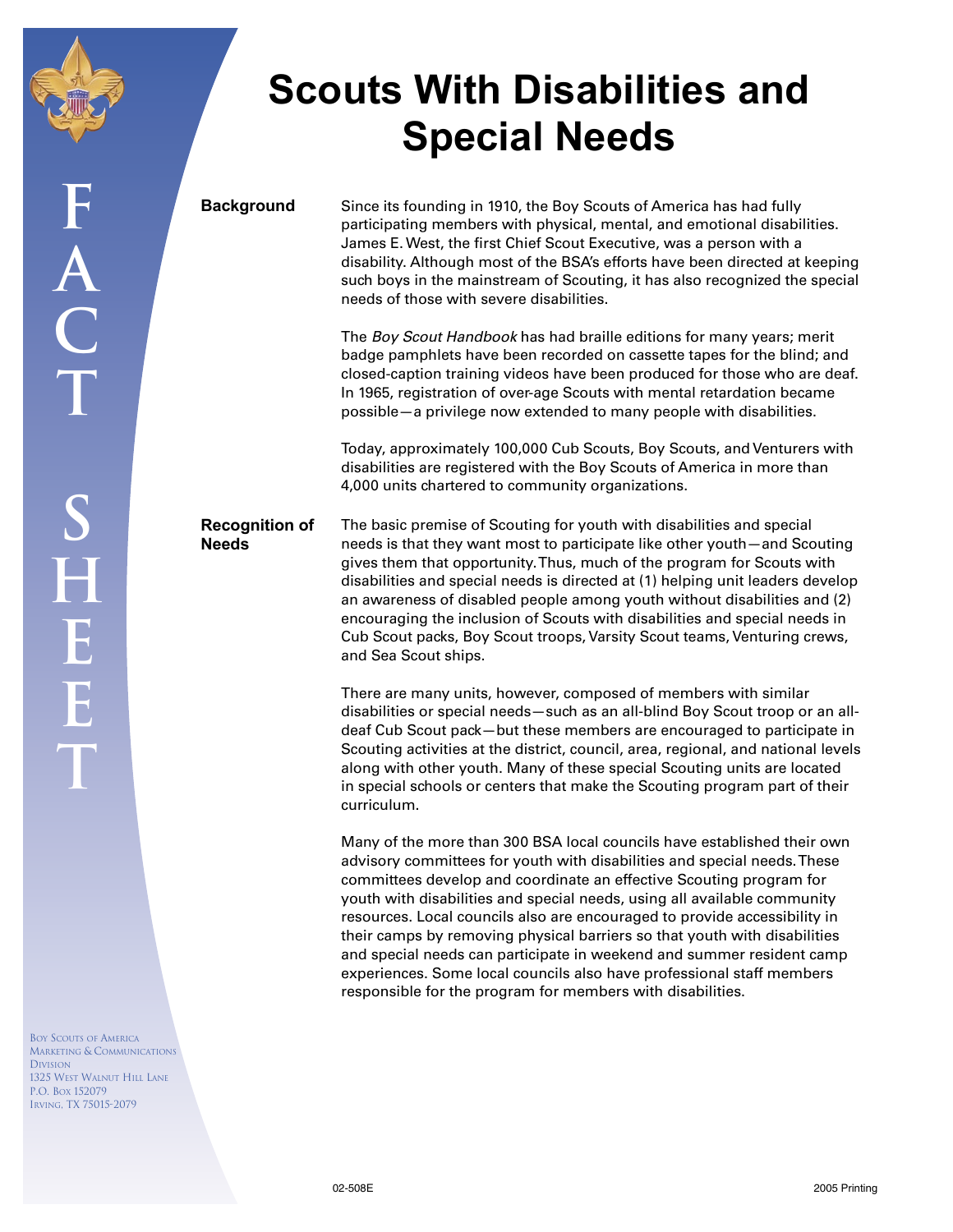| <b>Advancement</b>             | Cub Scouts, Boy Scouts, Varsity Scouts, and Venturers with disabilities and special<br>needs participate in the same program as do their peers.                                                                                                                                                                                                                                                                                                                                                                                                                                                                                                                                                                                                                                                                                                                                                                                                                                         |
|--------------------------------|-----------------------------------------------------------------------------------------------------------------------------------------------------------------------------------------------------------------------------------------------------------------------------------------------------------------------------------------------------------------------------------------------------------------------------------------------------------------------------------------------------------------------------------------------------------------------------------------------------------------------------------------------------------------------------------------------------------------------------------------------------------------------------------------------------------------------------------------------------------------------------------------------------------------------------------------------------------------------------------------|
|                                | The BSA's policy has always been to treat members with disabilities and special<br>needs as much like other members as possible, but a local council may make<br>some accommodations in advancement requirements if necessary. A Scout with<br>a permanent physical or mental disability may select an alternate merit badge in<br>lieu of a required merit badge if his disabling condition prohibits the Scout from<br>completing the necessary requirements of a particular required merit badge.<br>This substitute should provide a "similar learning experience." Full guidelines<br>and explanations are available through the local council and on the Application<br>for Alternate Eagle Scout Rank Merit Badges, No. 58-730. The local council<br>advancement committee must approve the application. A Scout may also request<br>changes in the Tenderfoot, Second Class, and First Class ranks. The procedures are<br>described in Boy Scout Requirements 2005, No. 33215A. |
|                                | This policy is designed to keep youth with disabilities and special needs as much<br>in the mainstream as possible. Practical suggestions are made to leaders as to<br>approaches and methods they can use. Thus, a youth in a wheelchair can meet the<br>requirements for hiking by making a trip to places of interest in his community.<br>Giving more time and permitting the use of special aids are other ways leaders<br>can help youth with disabilities and special needs in their efforts to advance. The<br>unit leader plays a crucial role in that effort.                                                                                                                                                                                                                                                                                                                                                                                                                 |
| Program<br><b>Developments</b> | BSA local councils have formed cooperative relationships with agencies, school<br>districts, and other organizations in serving disabled people. Many of these<br>organizations have played a part in the development of literature, audiovisual<br>aids, and media in braille for Scouts with disabilities and their leaders.                                                                                                                                                                                                                                                                                                                                                                                                                                                                                                                                                                                                                                                          |
|                                | Each year, the BSA presents the national Woods Services Award to an adult in<br>Scouting who has demonstrated exceptional service and leadership in the field<br>of Scouting for disabled people (given by the Woods Services in Langhorne,<br>Pennsylvania). The Woods Services Award is the highest recognition awarded by<br>the BSA in this area of service. The Torch of Gold Award is available for similar<br>presentation by local councils.                                                                                                                                                                                                                                                                                                                                                                                                                                                                                                                                    |
|                                | Other national support projects include materials relating to disabled and special-<br>needs people in the National Camping School syllabi as well as production of<br>special manuals on Scouting for youth with emotional disabilities, learning<br>disabilities, physical disabilities, visual impairment, and mental retardation and<br>those who are deaf. A weeklong training course for people working with youth<br>with disabilities is offered each summer at the Philmont Training Center.                                                                                                                                                                                                                                                                                                                                                                                                                                                                                   |
|                                | In August 1977, the first handicap awareness trail was incorporated into the<br>program of the national Scout jamboree at Moraine State Park in Pennsylvania.<br>More than 5,000 Scouts participated. Since then, many local councils have created<br>their own awareness trails, designed to make nondisabled people aware of the<br>many problems faced by people with disabilities and special needs. Recent Scout<br>jamborees have continued this tradition. Some local councils hold handicamporees<br>that feature camping and outdoor activities for youth with disabilities.                                                                                                                                                                                                                                                                                                                                                                                                   |
|                                | An interpreter strip for Signing for the Deaf can be earned by all Scouts.                                                                                                                                                                                                                                                                                                                                                                                                                                                                                                                                                                                                                                                                                                                                                                                                                                                                                                              |